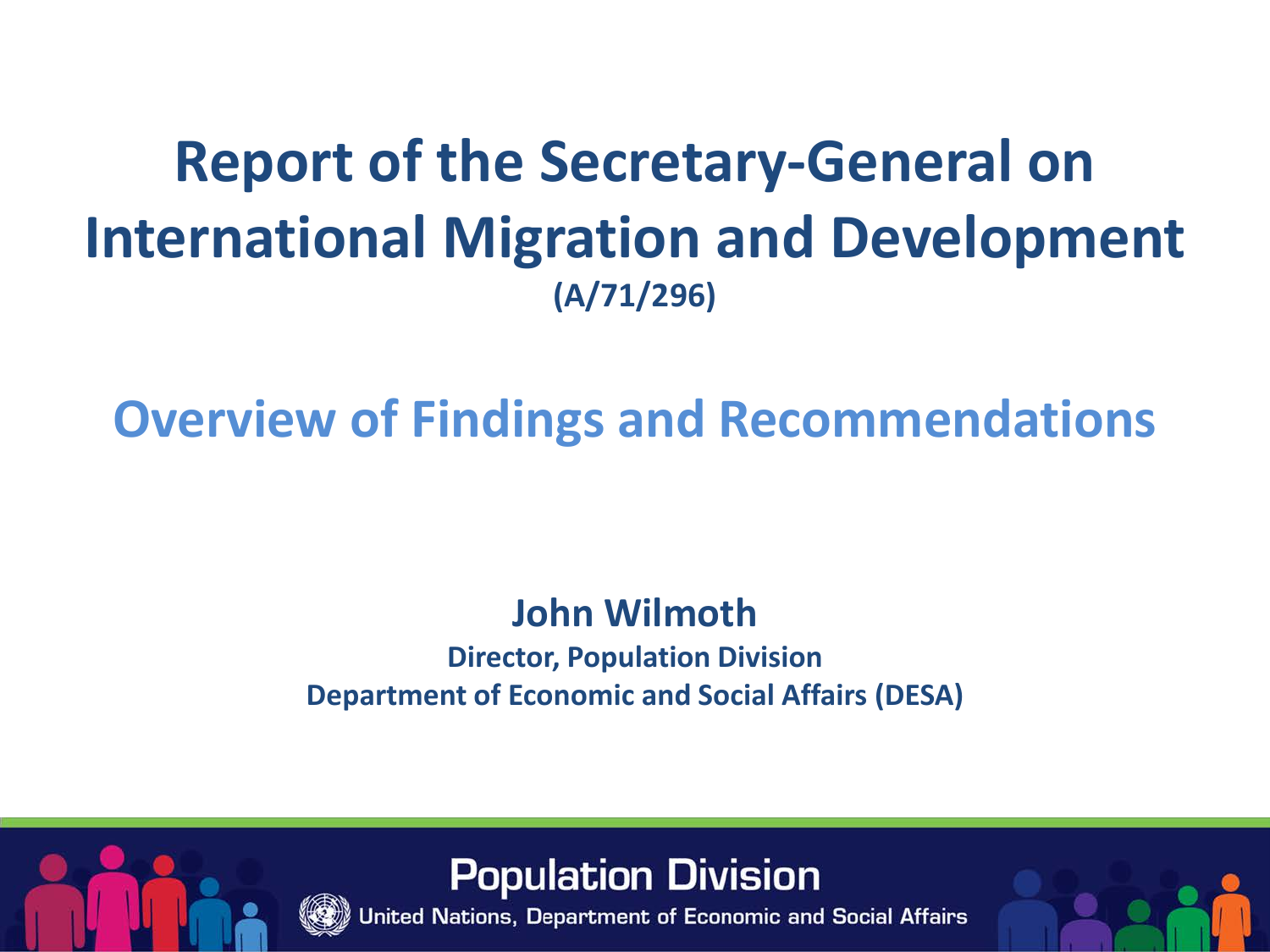# **Who is an International Migrant?**

- No universally agreed definition
- UN Statistical Commission: An international migrant is anyone who **changes his/her country of usual residence**
- "Migrant stock" refers to population of international migrants at a given moment

In practice, two definitions are used:

- Current residents who are **citizens of another country**  (the "foreign" population)
- Current residents who were **born in another country**  ("foreign-born" population)

**Population Division**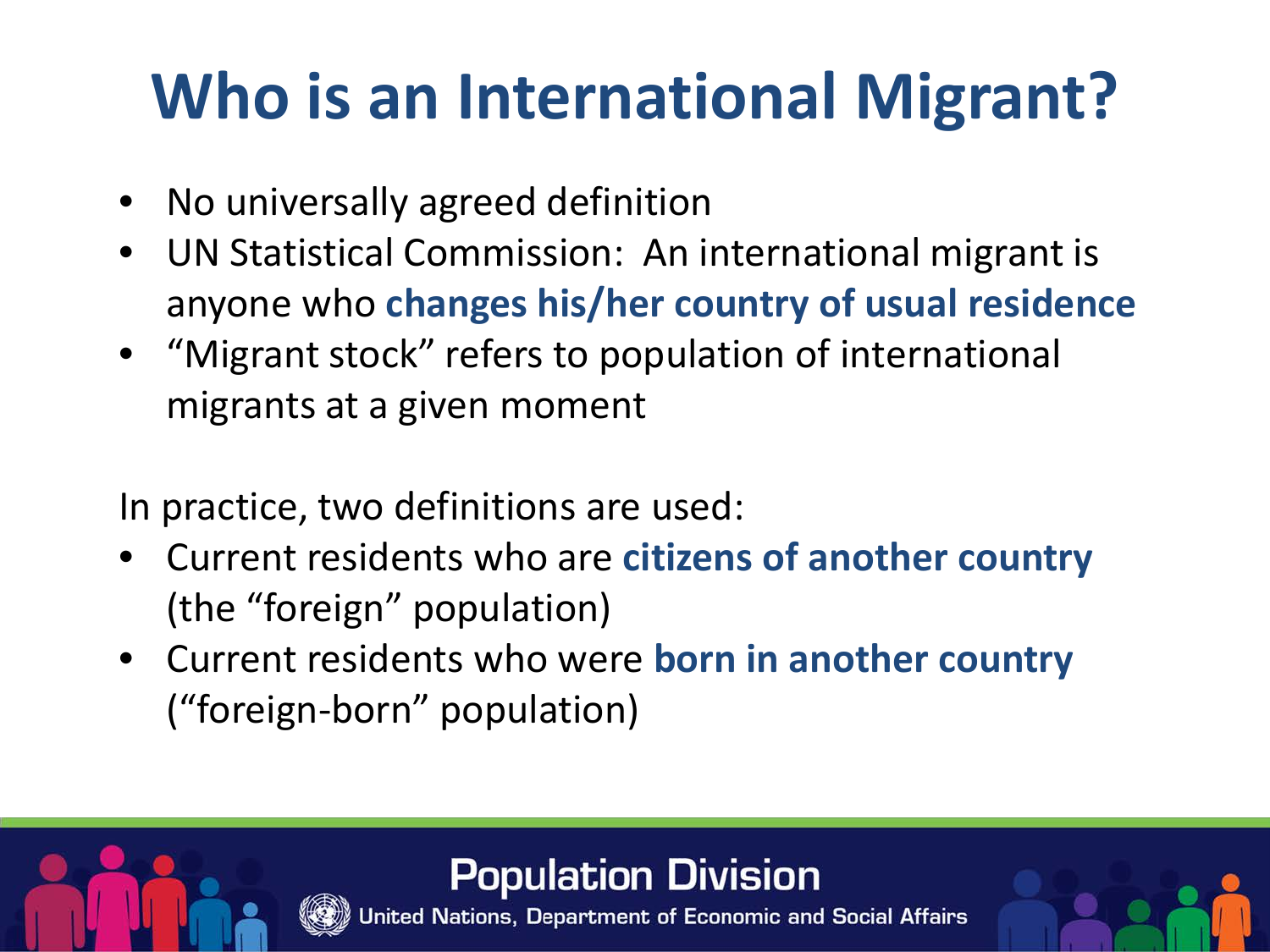# **International Migrants: Key Facts**

- 244 million worldwide in 2015
- Between 1990 and 2015, global total increased by over 91 million, or 60 per cent
- 3.3 per cent of the world's population
- Nearly 58 per cent reside in more developed regions
- Women comprise 48 per cent of global total
- Globally, 72 per cent are between 20 and 64 years old

**Population Division**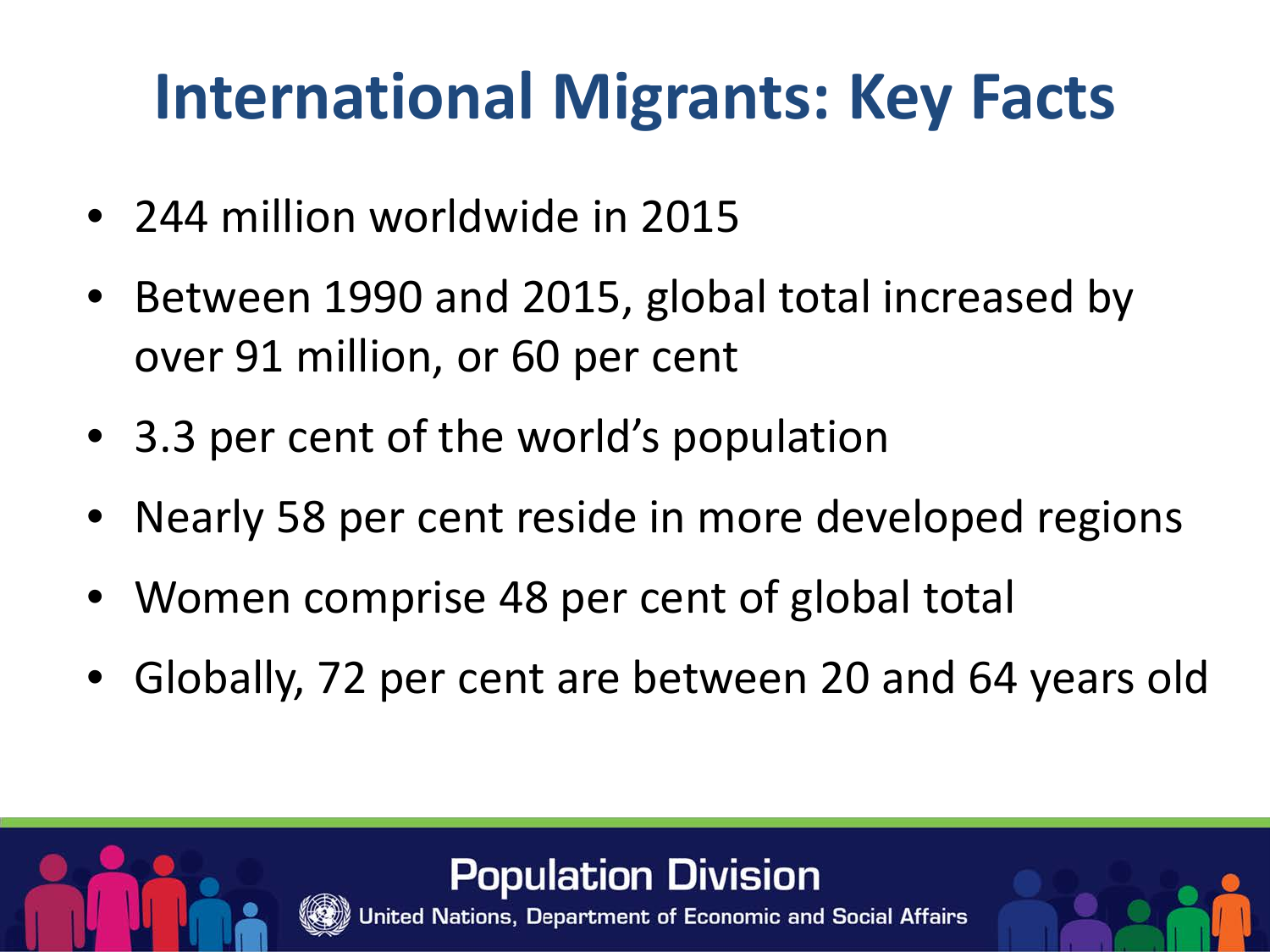# **Contribution of International Migration to Population Change**



**Population Division**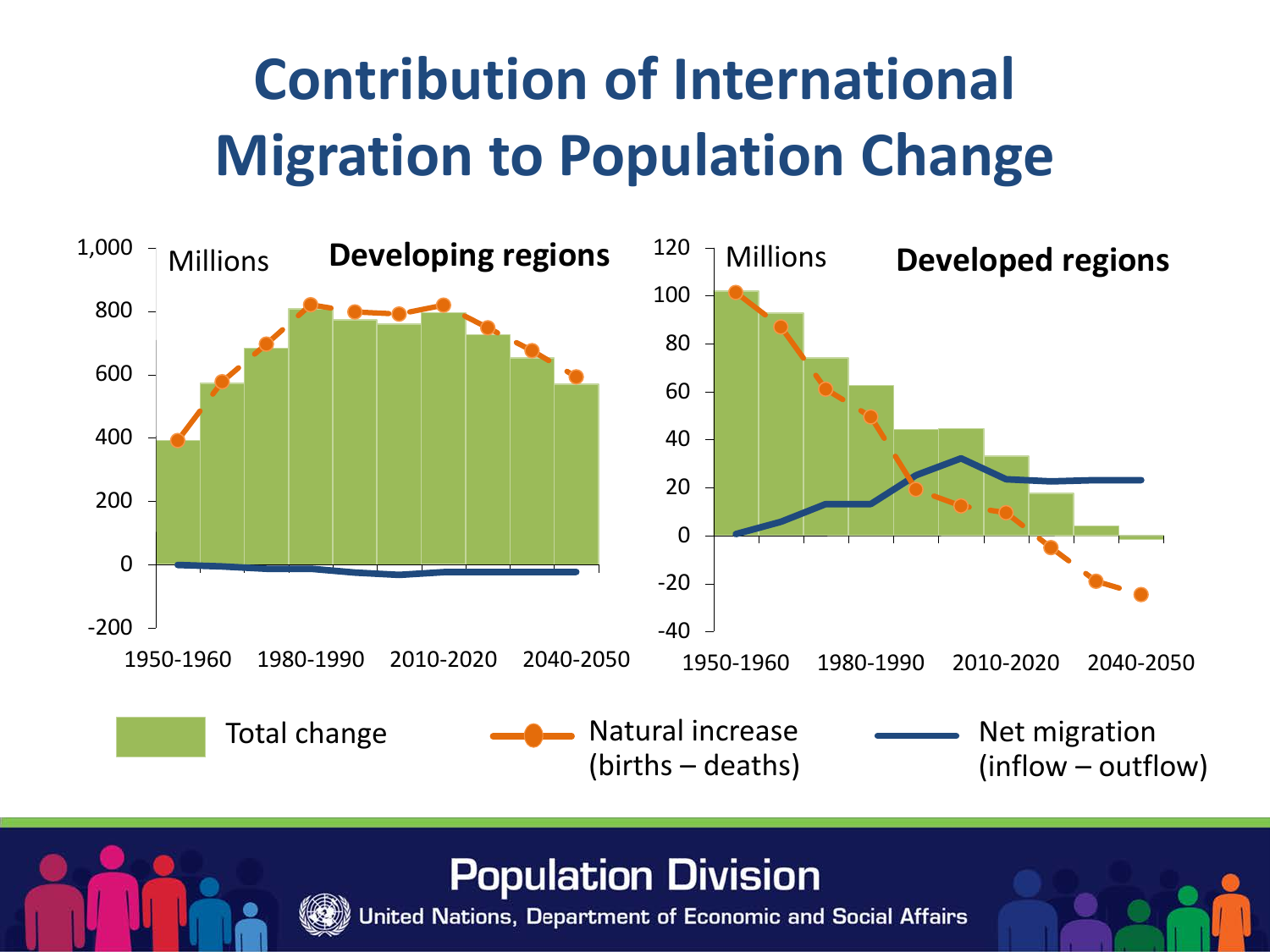## **Impact of International Migration on Population Ageing in Europe**



#### **Population Division**

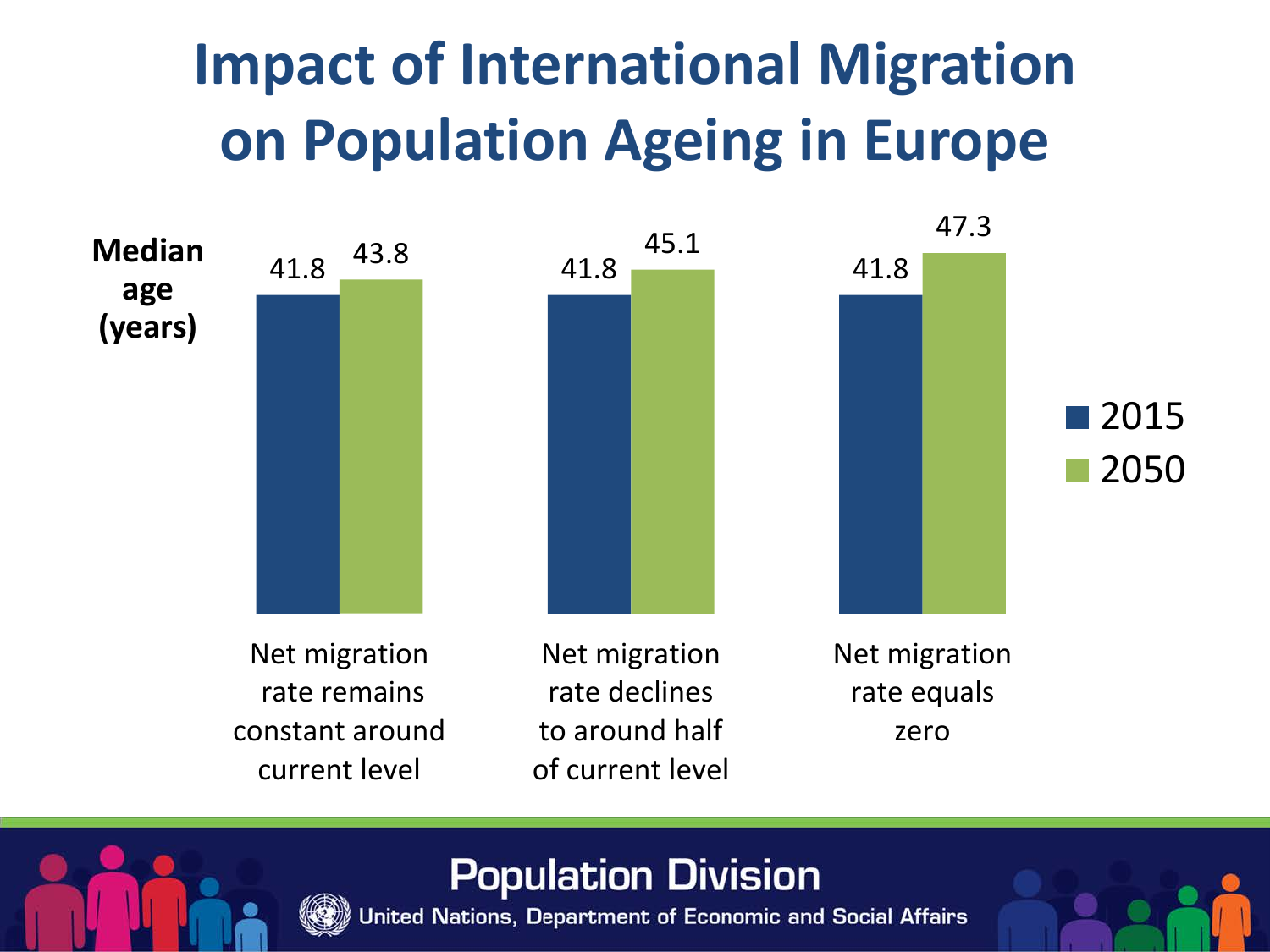### **Ratification of International Instruments**

**Number of States Parties**



**Population Division**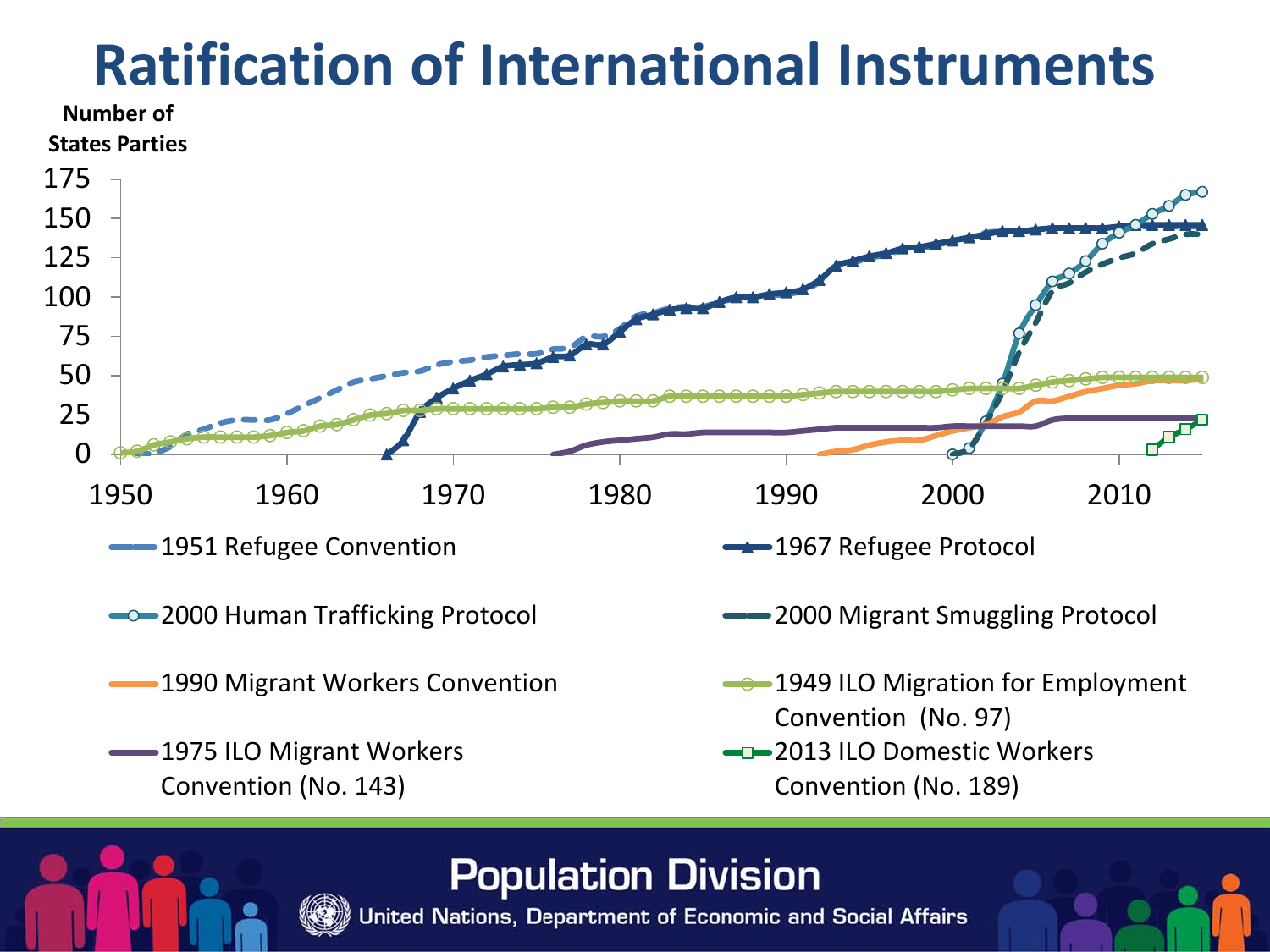

**GOOD HEALTH<br>AND WELL-BEING** 3

**Strengthen and retain health workforce in developing countries (3.c)**



**Increase the number of scholarships for study abroad (4.b)**



**16** PEACE, JUSTICE

**Eradicate human trafficking (16.2) Ensure legal identity through birth registration (16.9)**

**Facilitate orderly, safe, regular** 

**& responsible migration (10.7)**

**Reduce transaction costs of** 

**remittances (10.c)**

**GENDER**<br>EQUALITY 5

**Eradicate human trafficking (5.2)**

**DECENT WORK AND<br>ECONOMIC GROWTH** 

**Eradicate human trafficking (8.7) Protect labour rights of migrant workers (8.8)**



**Disaggregate data by migratory status (17.18)**

#### **Population Division**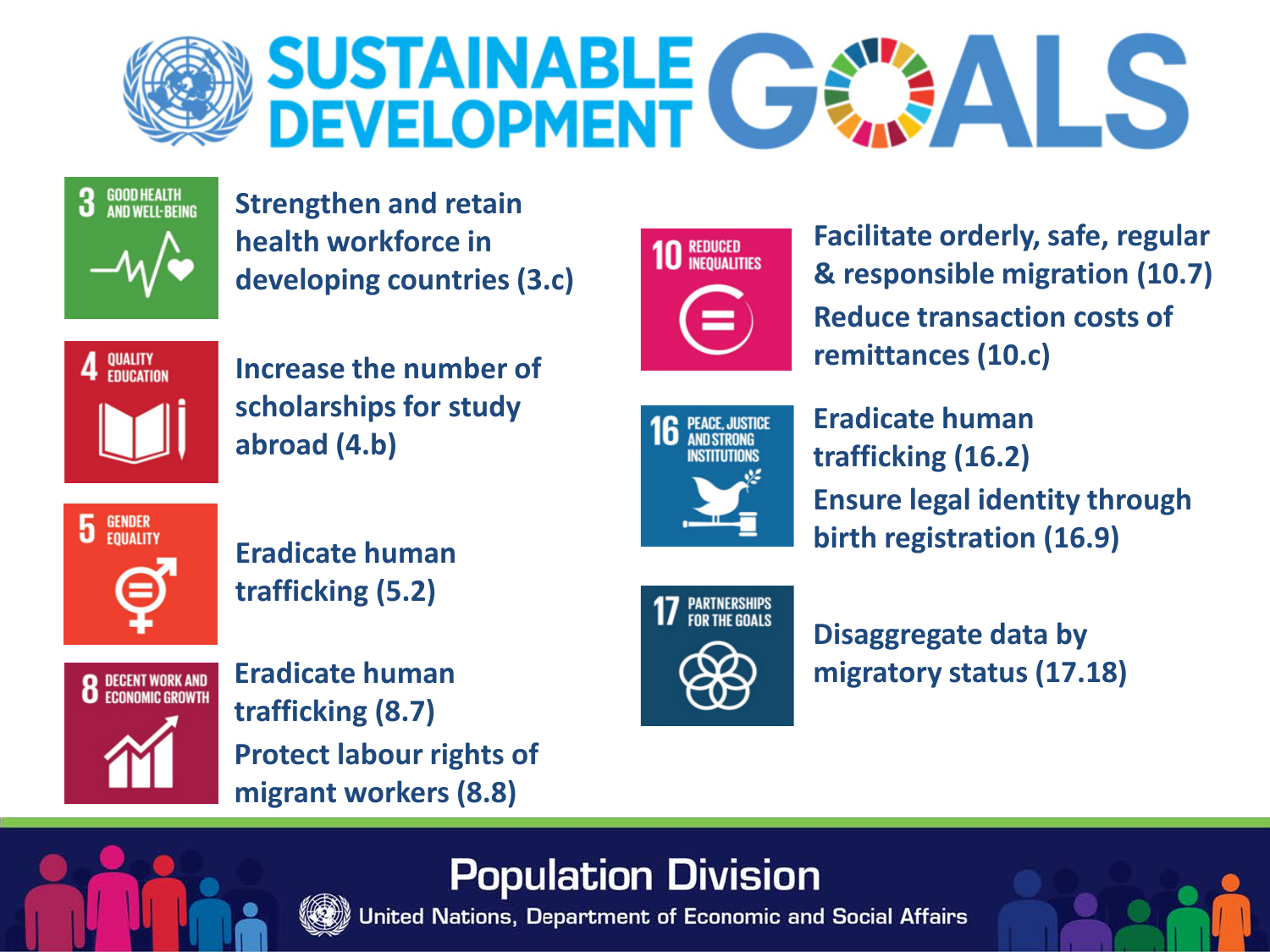## **Implementing the 2030 Agenda**

### **Activities of Global Migration Group and others**

| $\mathbf{1}$ . | Protect migrant rights and<br>upholding refugee protection | ECE, ILO, IOM, OHCHR, UNDP, UNESCO,<br>UNHCR, UNICEF, UN Women, etc.  |
|----------------|------------------------------------------------------------|-----------------------------------------------------------------------|
| 2.             | Designing well-managed<br>migration policies               | ECA, ESCAP, ILO, IOM, OHCHR, SRSG, UNHCR,<br>UNITAR, UNODC, WHO, etc. |
| 3.             | Leveraging migration for<br>development                    | ESCAP, FAO, IFAD, IOM, UNCTAD, UNDP, World<br>Bank, etc.              |
| 4.             | Improving migration data and<br>research                   | ECE, ESCWA, DESA, IOM, UNFPA, World Bank,<br>etc.                     |
| 5.             | Strengthen partnerships and<br>cooperation                 | ESCWA, GFMD, GMG, IOM, SRSG, etc.                                     |

**Population Division** 

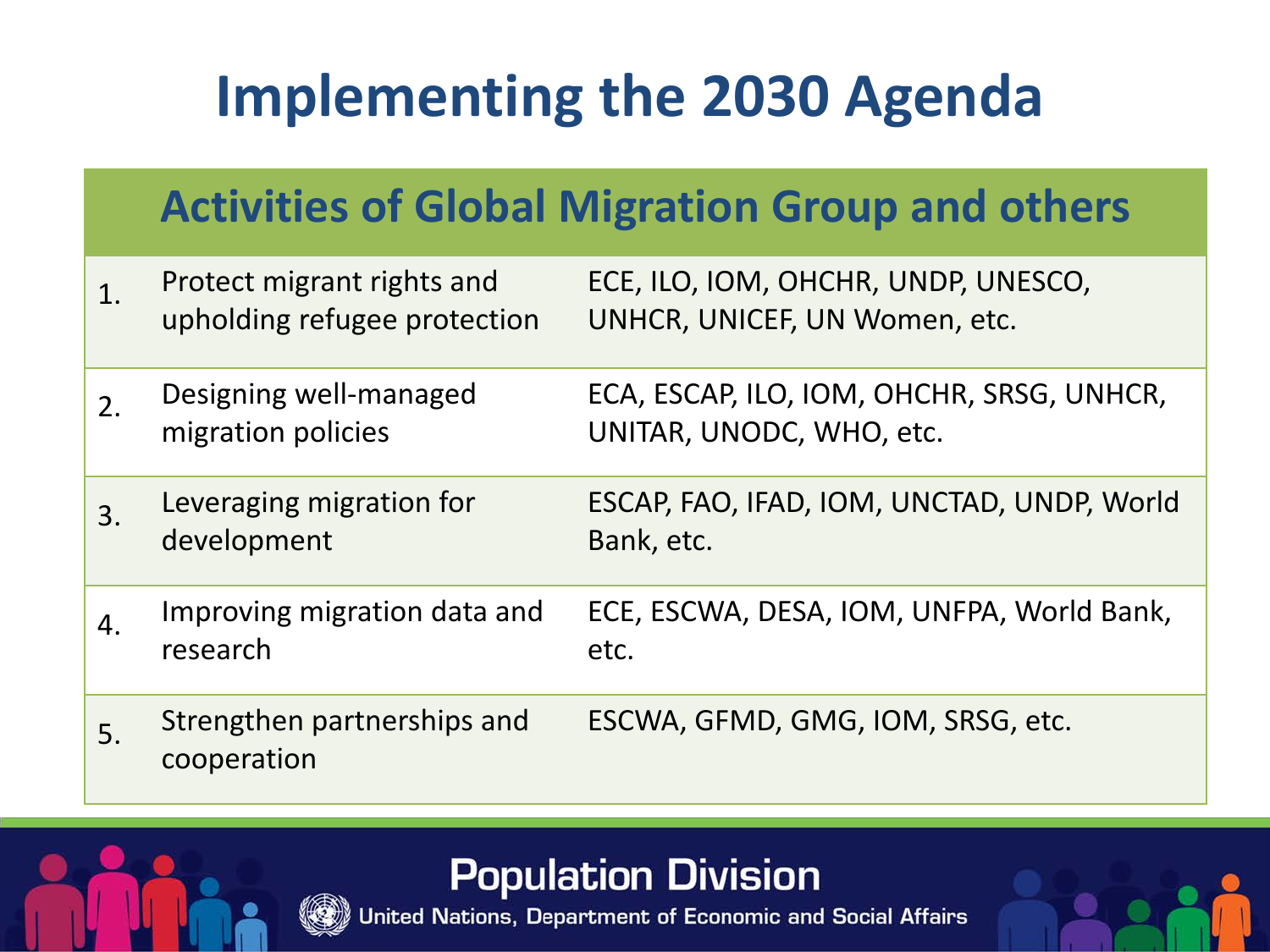# **The Third High-level Dialogue on International Migration and Development:**

### **Proposals on modalities and linkages to other bodies and processes**



#### **Population Division**

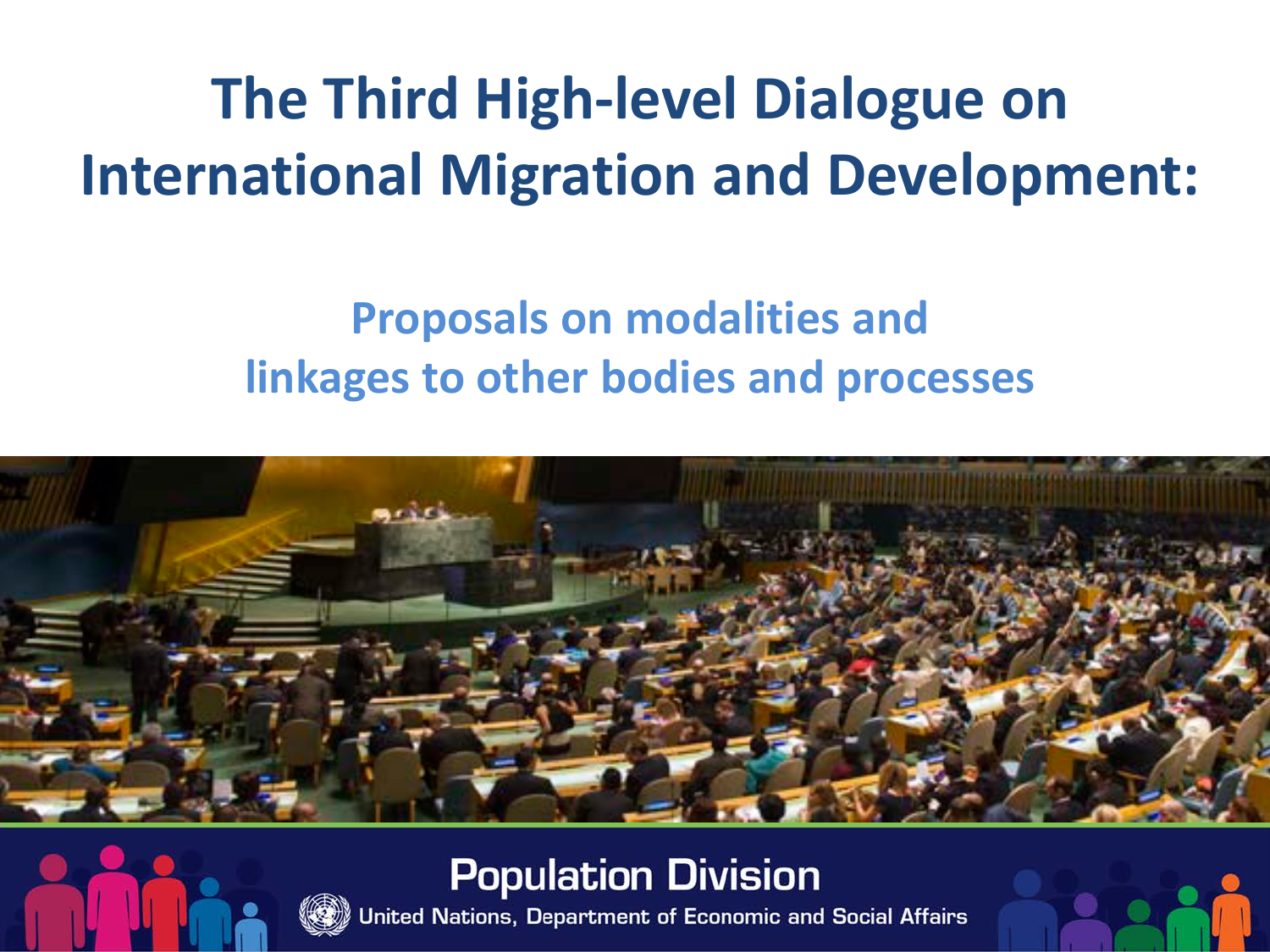

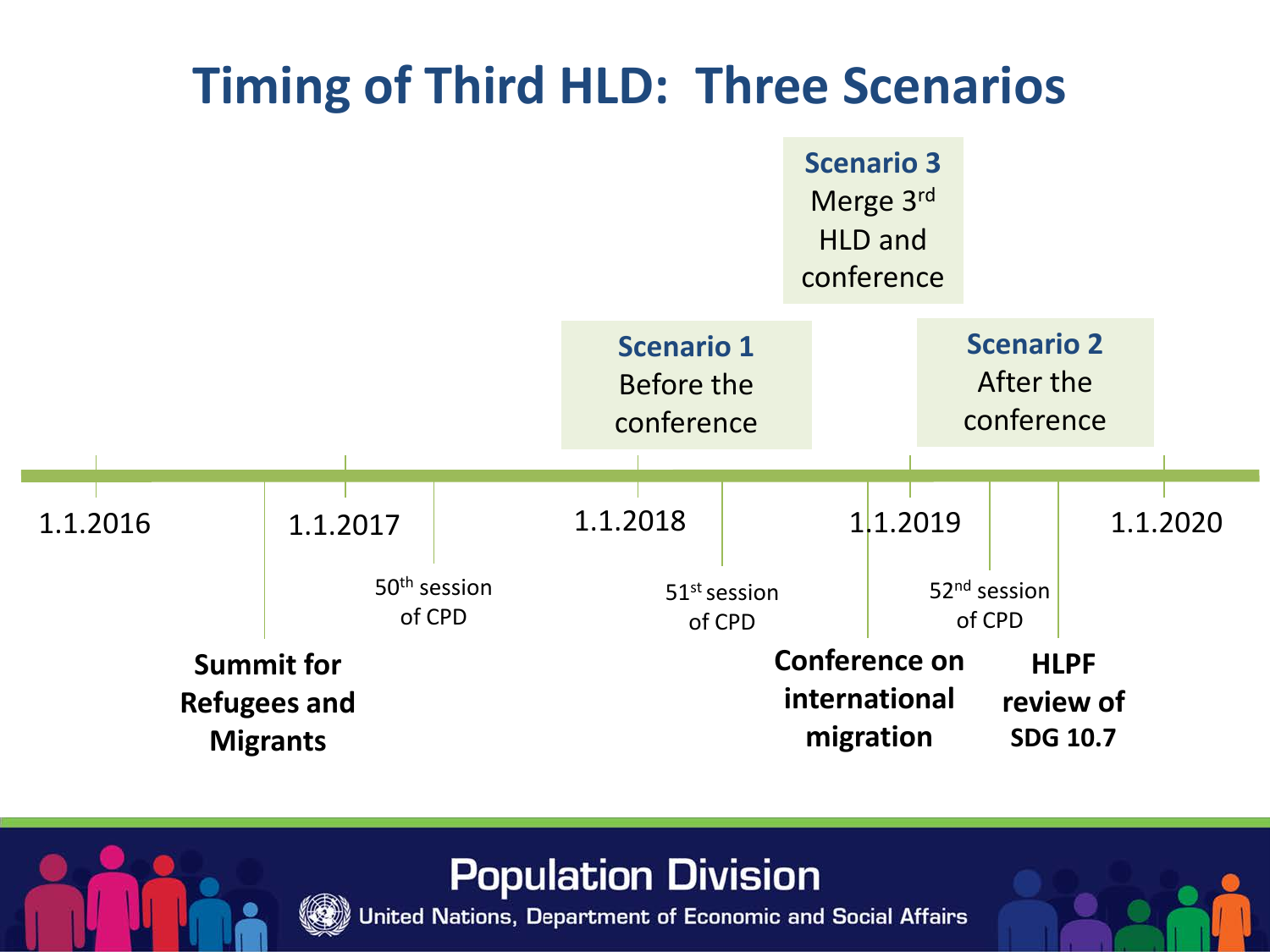### **General proposals for future HLDs on International Migration and Development**

- **Purposes** 1. Follow-up to previous HLDs on International Migration and Development
	- 2. Contribute to thematic review of 2030 Agenda
	- 3. Follow-up to the 2016 Summit and 2018 conference

Periodicity Every 4 years, starting in late 2017 or early 2018